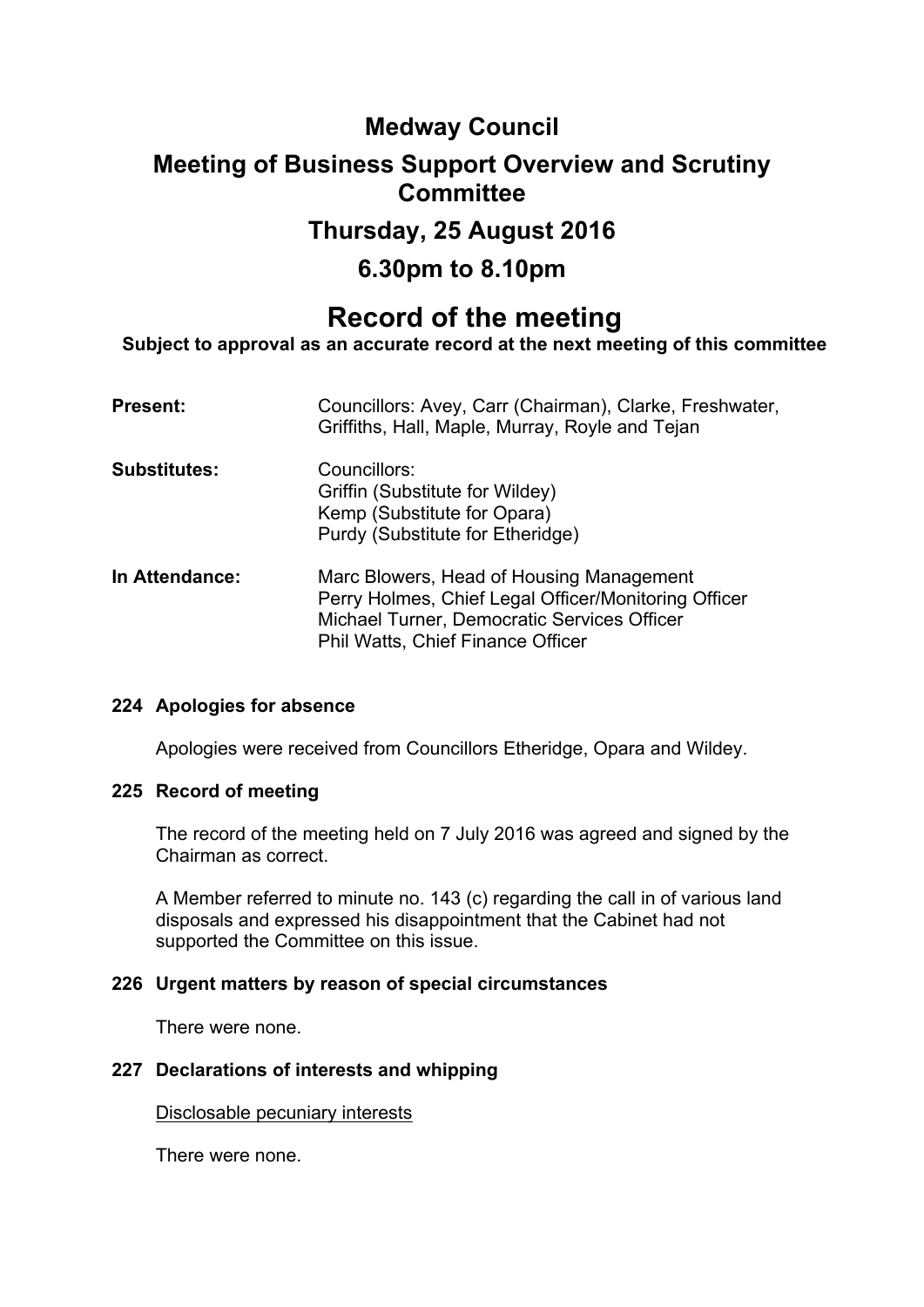## Other interests

In relation to agenda item 6 (Government Consultation: 100% Business Rates Retention), Councillor Carr disclosed that that he was a Member of the Kent and Medway Fire and Rescue Authority and Councillor Tejan disclosed that as Company Secretary for South Maritime Residents Limited he represented some local businesses.

Councillor Griffiths disclosed an interest as a trustee of Danecourt Special Needs School.

## **228 Universal Credit and Welfare Reforms - Six Monthly Progress Report**

## **Discussion:**

The Chief Finance Officer introduced this report which provided Members with a progress report regarding Universal Credit and welfare reforms and also the work of the Welfare Reform Officers Working Group, including a revised action plan developed by the Group

With regard to the contract for Local Welfare Provision, a Member asked when the review of the contract arrangements would be completed and what the maximum period was for extending this contract. The Chief Finance Officer advised that the Council was looking to package together a number of contracts for services such as debt advice and advocacy and this would include local welfare provision. The contract for the latter had been extended until September 2017 as more time was needed to finalise the procurement process. A new contract would be in place from September 2017. A Member queried whether this approach regarding procurement was suitable as some organisations would be prepared to bid for debt advice and advocacy contracts but not for local welfare provision, which was a very specific and distinct service. Officers clarified that the Council recognised local welfare provision was a distinct service and the procurement process allowed for organisations to bid for contracts within the overall package where they felt particular services worked well together. A Member made the point that the uncertainty the extensions created for people was unhelpful and decisions should be made sooner rather than later. The Chief Finance Officer acknowledged the concern but felt that it was better to extend the contract and get it right and not rush into a decision.

A Member referred to the 572 people in Medway expected to be affected by the introduction of the benefit cap and, noting that awareness raising roadshows had not been well attended, asked what could be done to individually target people. The point was also made that the Government was now reviewing the welfare reform and universal credit programme and therefore the Council should be flexible in its approach, given the possibility of changes. The Head of Housing Management advised that the Department for Work and Pensions had provided the Council with the details of 23 Council HRA tenants likely to be affected by the benefit cap and officers would visit them to explain the changes The Chief Finance Officer added that the Council was looking to identify those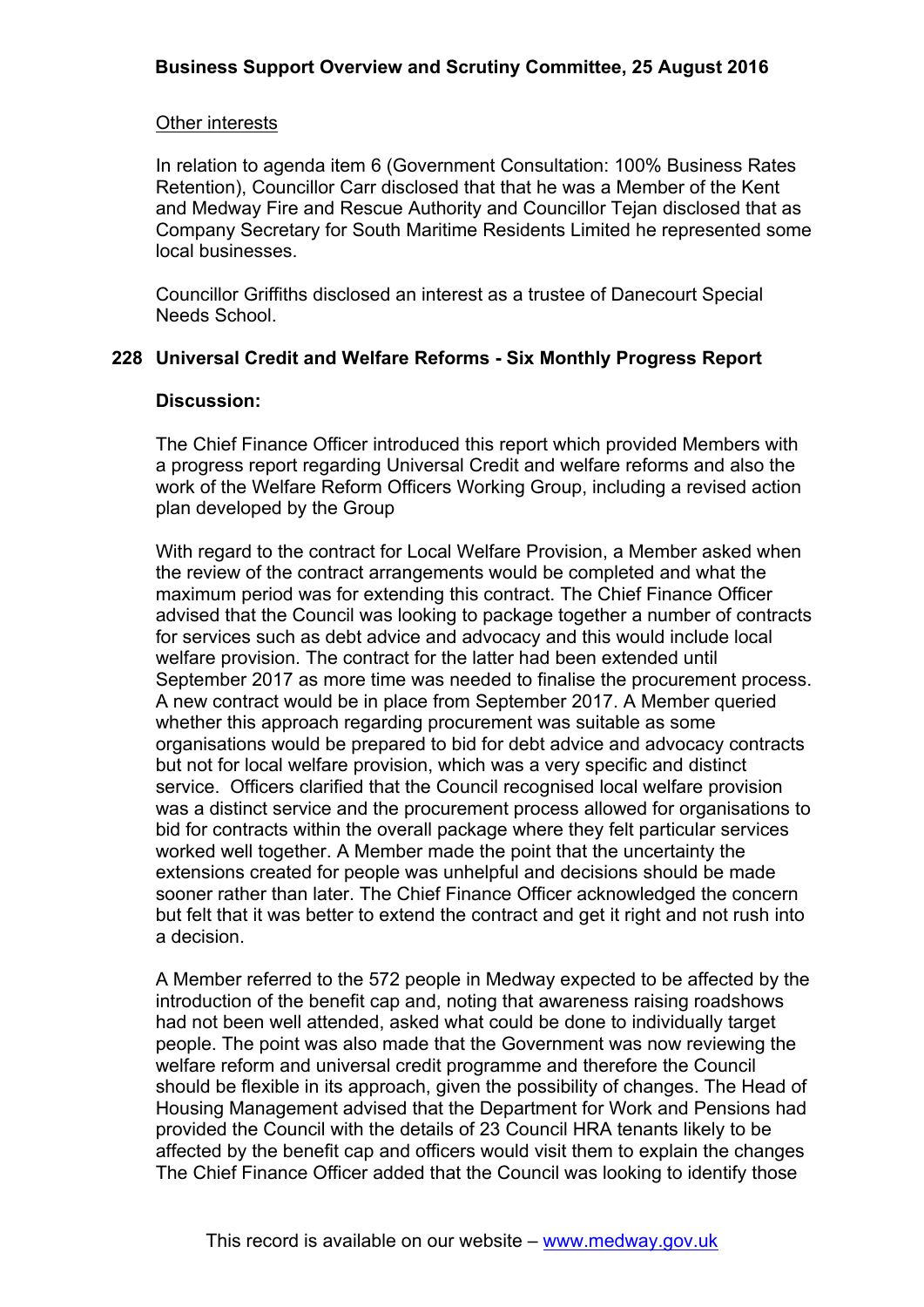## **Business Support Overview and Scrutiny Committee, 25 August 2016**

affected and decide how best to provide support, given the risk that some could end up applying to the Council for statutory services. There were web based tools available, at a cost, which allowed people to input their personal information and find out how they were affected by the reforms.

More generally the Council was raising the profile of the changes with key partners and helping them so they were confident in providing advice to people affected and there was more of a one stop shop approach in Medway.

In response to a question about how to access Taktix, the directory of support and advice used within the Council to make vulnerable people aware of the services available, officers advised that this could only currently be accessed within the Council but as part of the digital transformation programme it was likely to be possible that access would be extended to partners.

A Member referred to paragraph 5.2 which stated that there had been an increase in larger households approaching the Council for housing advice and facing homelessness due to not being able to afford rents and asked if this was evidence of an unintended consequence of the reforms which could lead to the overall welfare bill increasing. Officers undertook to provide information outside the meeting on the significance of the reference to larger households.

Officers also undertook to provide information on how many people in Medway would have been affected by the benefit cap when the threshold had been set at £26,000 and also what benefits were included and excluded from the cap.

#### **Decision:**

The Committee agreed to note the revised action plan at Appendix 1 and also the progress made to date.

## **229 Government Consultation: 100% Business Rates Retention**

#### **Discussion:**

The Chief Finance Officer introduced this report which advised that on 1 July 2016 the Government had commenced consultation on proposals for local authorities and their preceptors to retain 100% of the business rates collected, in return for the cessation of central grant support to local government. The report sought the Committee's views on the Council's response to these proposals and the 36 questions asked by Government prior to consideration by Cabinet on 6 September, where a final response to the consultation would be agreed.

Members made the following comments in relation to the proposed response:

*Question 1: Which of the grants and responsibilities identified at Appendix 2 do you think are the best candidates to be funded from retained business rates?*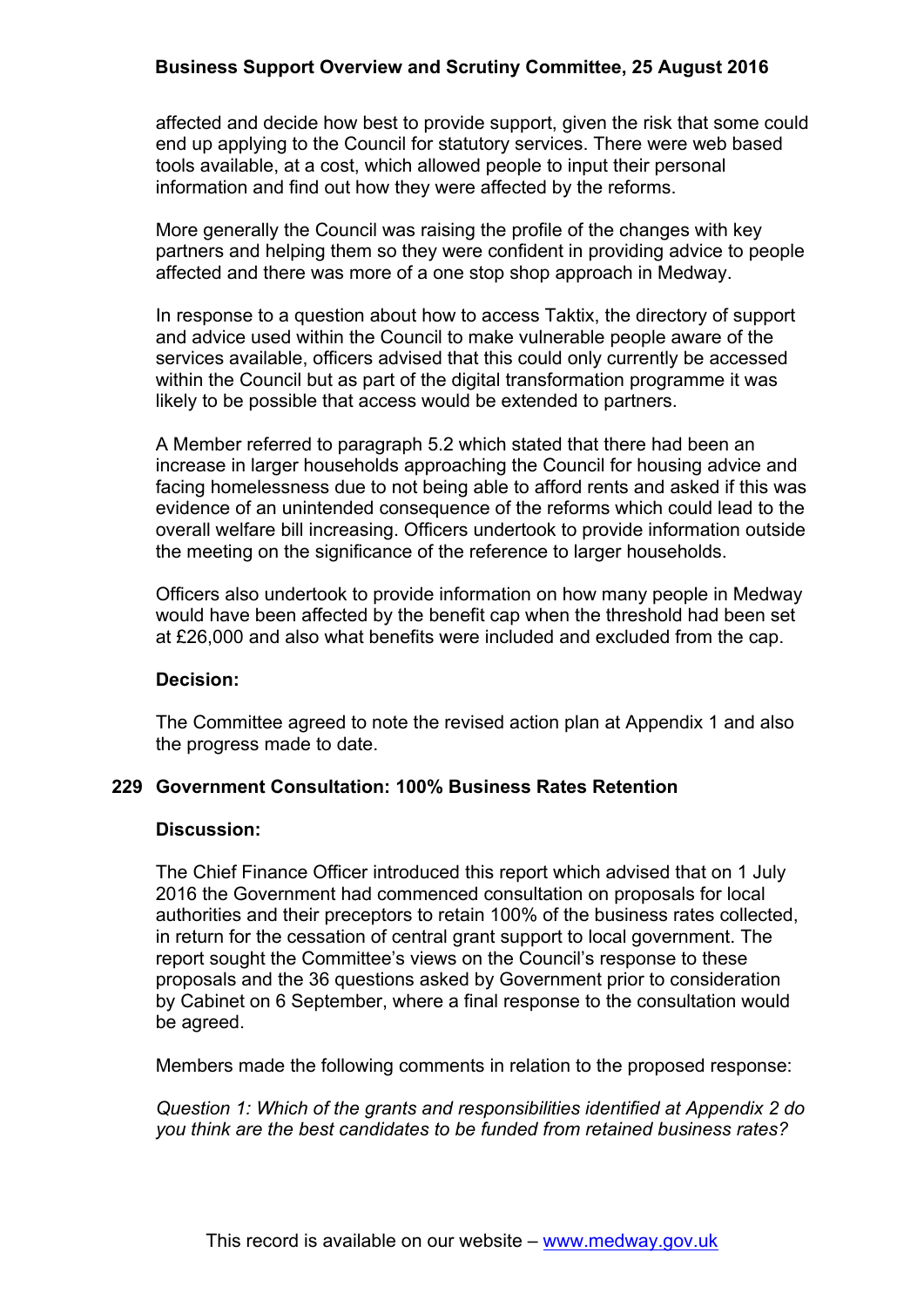## **Business Support Overview and Scrutiny Committee, 25 August 2016**

A Member argued strongly that public health funding should continue as a ring fenced grant in order that the positive work so far in Medway on public health would continue and was not lost. Reference was also made to the possible devolution of responsibility for attendance allowance and the point was made that, should this happen, then the Council needed to learn lessons from how Local Welfare Provision had been dealt with.

#### *Question 4: Do you have views on whether some or all of the commitments in existing and future deals could be funded through retained business rates?*

A Member asked for clarification in relation to what tax raising powers were being referred to in the proposed response. The Chief Finance Officer responded that this was primarily a reference to business rates and the rationale was that devolution deals at present came with additional funding but if they were to be funded through 100% business rates retention then the Council would need some flexibility to raise taxes in order to meet commitments.

#### *Question 8: Having regard to the balance between rewarding growth and protecting authorities with declining resources, how would you like to see a partial reset work?*

A Member emphasised that this issue was of critical importance in terms of the whole concept of 100% business rates retention. The Council had no control over large businesses closing down or relocating out of the area. Therefore with the move to 100% business rates retention, this was the biggest risk facing local government finance in decades. A Member asked that Cabinet make this point more robustly in order to emphasise this issue in its response to Government.

## *Question 11: Should Mayoral Combined Authority areas have the opportunity to be given additional powers and incentives, as set out above?*

There was support for the position expressed in the proposed response that elected mayors should not be given additional powers. It was argued that if there was no appetite locally for an elected mayor then a council should still have the maximum powers available to a local government body. Whilst this point was made in the proposed response it was felt it should be further emphasised.

The point was also made that there was a difference of opinion amongst Members of the Council regarding combined authorities, with some Members opposed under any circumstances and others prepared to consider the idea if it meant Medway received additional resources.

On a more general point, a Member referred to the risk management section in the report and argued that there needed to be a reference to the need to focus on increasing income streams as a risk mitigation measure. The Chief Finance Officer undertook to look at ensuring the corporate risk register was more reflective of the risks and mitigations.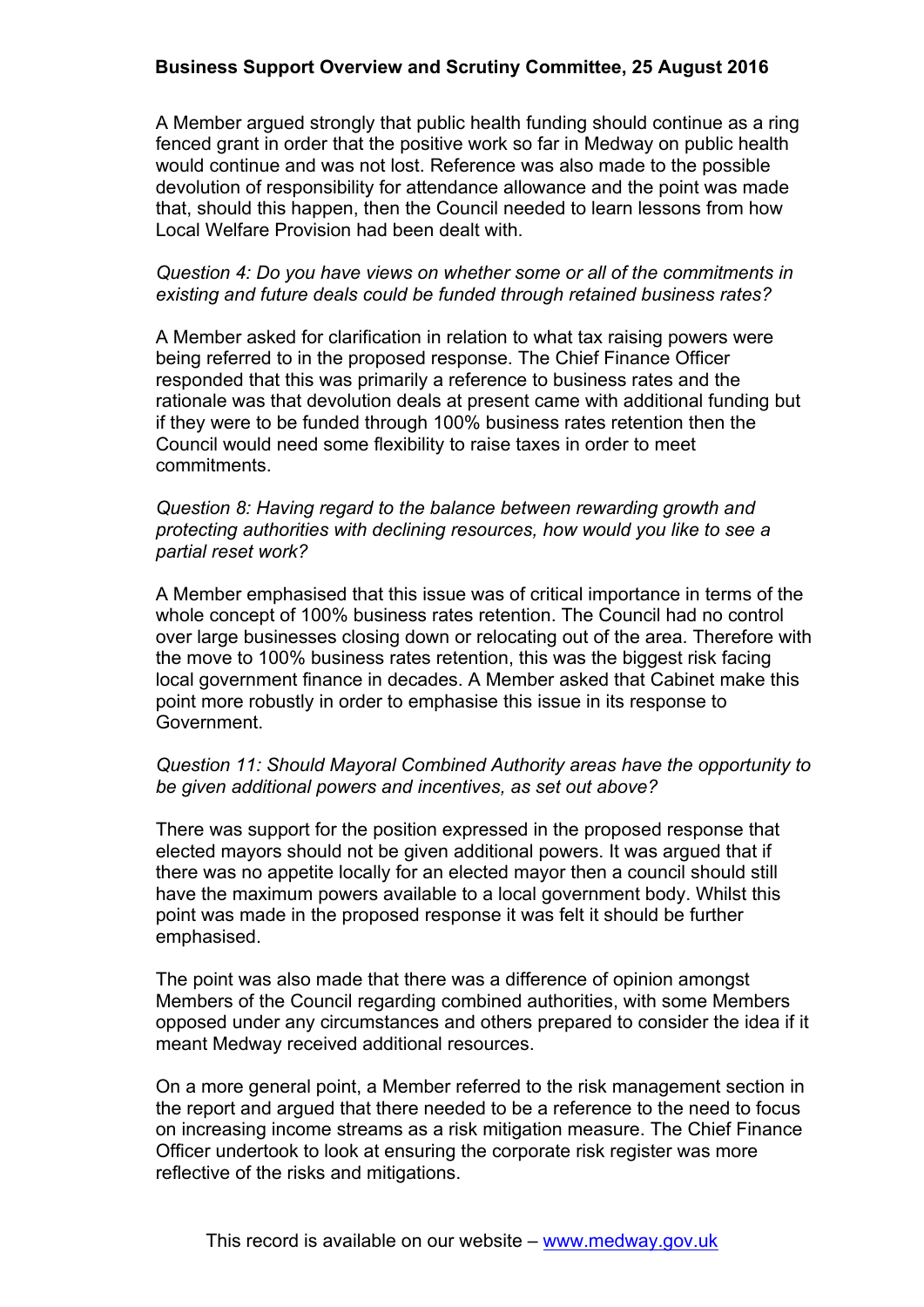#### **Decision:**

The Committee agreed to recommend to Cabinet the proposed response to the consultation, as laid out at Appendix 1, and ask Cabinet to consider the Committee's comments, as set out above, when agreeing the final response to Government.

#### **230 Revenue Budget Monitoring 2016/17 - Quarter 1**

#### **Discussion:**

The Chief Finance Officer introduced this report which detailed the revenue budget forecasts as at the end of June 2016.

A Member referred to the £963,000 overspend on SEN transport and asked why the significant saving originally expected would not now be delivered and also how realistic the original budget had been. The Chief Finance Officer responded that the baseline budget information had been flawed, which had led to the savings target of £1m being over estimated.

A Member commented that a major reorganisation in children's social care would take effect next month. As a result there would be less reliance on agency staff and it was hoped that the effects of this would be seen in the round 2 budget monitoring.

A Member referred to an increase in the number of children with special needs in expensive placements outside Medway. The Chief Finance Officer acknowledged this was a pressure and commented that some children of asylum seekers in Kent were placed in Medway which affected capacity in Medway, leading to local children being placed out of area. In response to a question why this was not budgeted for if the Council was aware this was happening, the Chief Finance Officer commented that the Medium Term Financial Plan reflected projections about children in care and also included targeted savings. The issue was around difficulties in making the savings rather than the baseline budget being wrong. A Member asked if the Council had any control over whether value for money was being achieved. The Committee was advised that contracts were monitored and if outcomes were not delivered then, potentially, children in care would be moved to a different placement.

The Chief Finance Officer undertook to look at an issue raised by a Member about children in care at a school in Medway being transported to Ashford by taxi paid for by the Council.

Some Members re-iterated the need for realistic budgets to be set so that there was proper accountability. In terms of external placements, a Member queried whether a national trend for fostering agencies to recruit foster carers from Councils by offering higher payments had been seen in Medway. If so, it was suggested that this might be an issue the Children and Young People's O&S Committee may want to look at. Another Member commented that the Council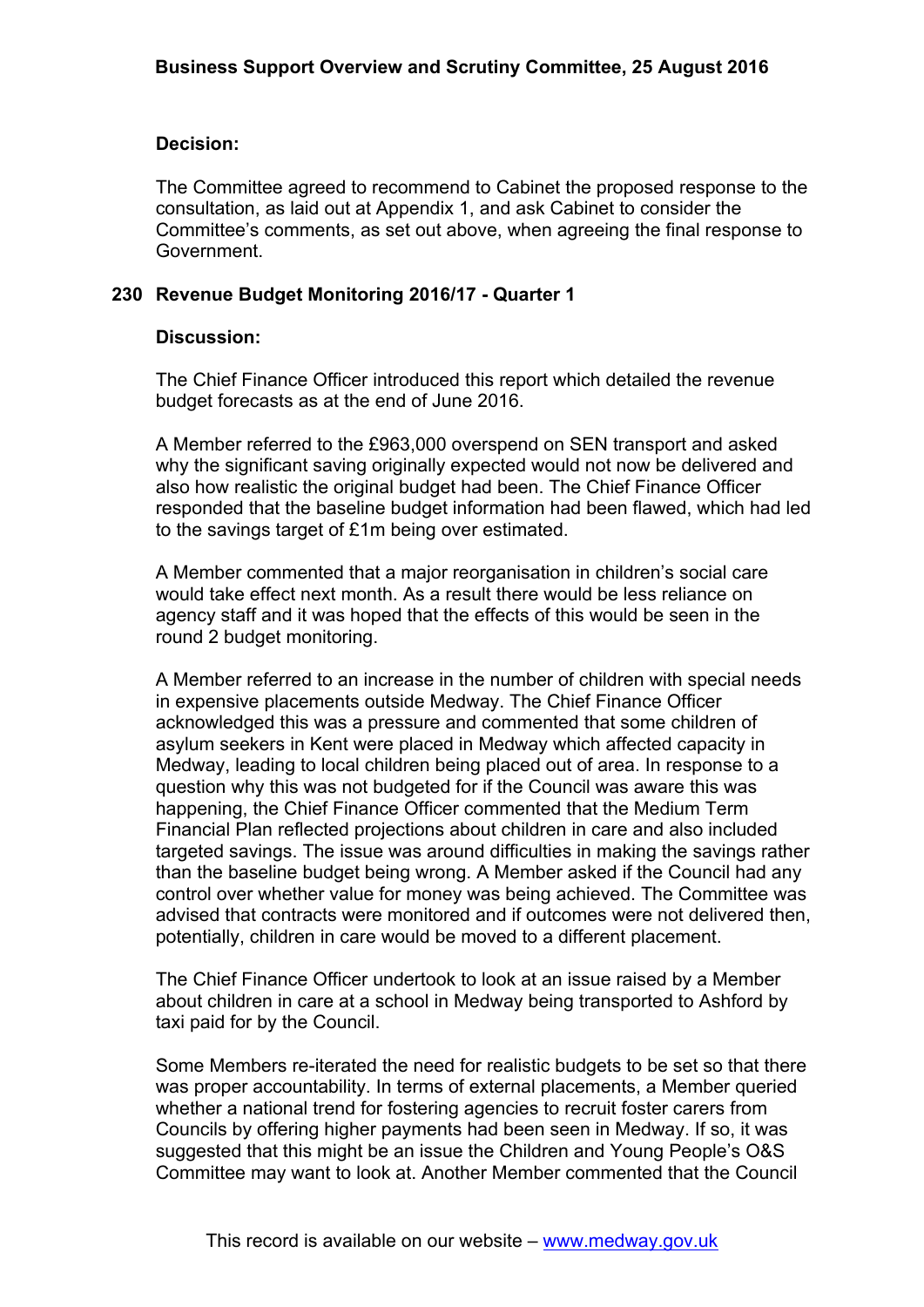## **Business Support Overview and Scrutiny Committee, 25 August 2016**

had seen some foster carers with private agencies returning to the Council as they recognised the Council offered a better service. The Chief Finance Officer replied that as apart of the Council's digital transformation programme, the fostering process was being reviewed with a view to making it more user friendly and this would hopefully lead to more foster carers being recruited by the Council.

A briefing on the latest position regarding Non Domestic Rating appeals was agreed.

## **Decision:**

The Committee agreed to note the result of the first round of revenue monitoring for 2016/17 and also the forecast position and proposed management action set out in the report.

## **231 Capital Budget Monitoring 2016/17 - Quarter 1**

## **Discussion:**

The Chief Finance Officer introduced this report which presented the capital monitoring for the first quarter of the financial year, including outturn forecasts and reference to any new schemes for approval.

A Member referred to the projected overspend of £496,000 on the relocation and expansion of Abbey Court school and asked if any lessons had been learned and also what other programmes might be affected as a result of the overspend. Officers responded that a new contractor had been appointed after the original contractor had requested an additional £4m be allocated to the project by the Council. The overspend referred to would be funded from the overall Basic Need Programme through efficiencies identified after reviewing all schemes in the programme. At this point it was not expected that any schemes in the programme would be affected.

A Member asked for an update on when the planning application in respect of Rochester Airport would be considered. The Chief Legal Officer advised that it was expected that the planning application would be considered at the end of the calendar year or early 2017.

A Member referred to the All Saints café improvement works being placed on hold for a short period of time and commented this was unacceptably vague in terms of Members being able to hold the Council to account.

## **Decision:**

The Committee agreed to

a) note the forecasts and the new schemes identified in paragraph 4.2 of the report, and;